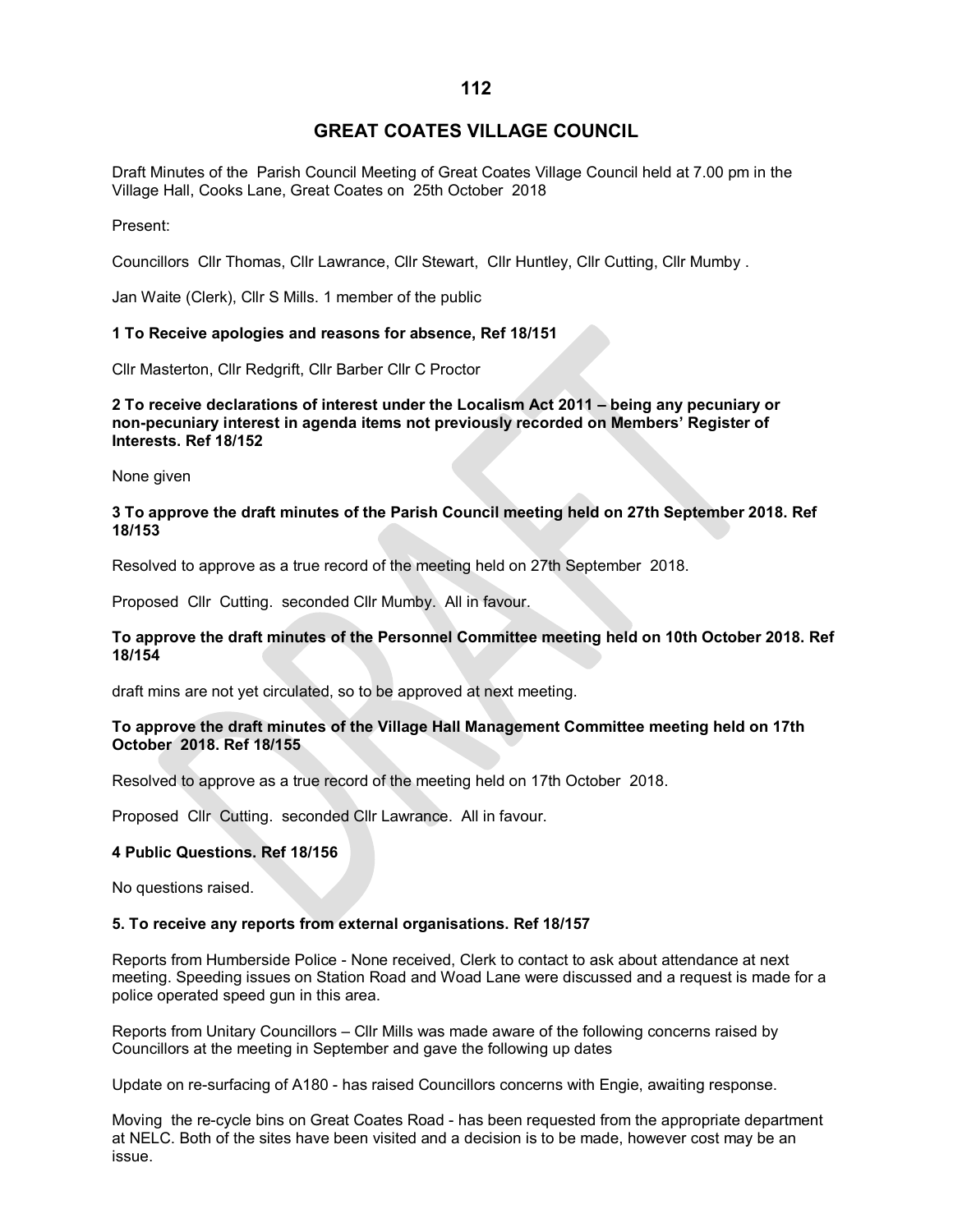**113**

NELC grass cutting - is due to be done this week.

There are no plans to make changes to bus services in the area at the present time.

NELC are currently undertaking a review of positions of public litter bins, while it is proposed that the ones in Great Coates will remain, no new dog waste bins are to be planned. Dog waste can be bagged and put into the general waste bins provided.

The litter and state of disrepair of the bus shelters has been raised by Council.

A reply has been received from Planning and Highways and the commemorative bench can be installed without planning permission or a permit.

Reports from representatives to external organisations.

Meeting with GCCG was positive and productive and it is hoped that better interaction between the group and the council will follow.

Reports from Council Committee Meetings.

Personnel meeting - to be discussed in closed session at the end of this agenda.

Proposed Cllr Thomas. seconded Cllr Mumby. All in favour.

Village Hall Committee meeting - christmas event planning is well underway for 8th december. A budget of £300 was agreed, with the remining cost being raised from stall holder fees and sales on the night.

It was proposed to produce a flyer advertising both this event and the Remembrance Service at a cost of £34.

Proposed Cllr Huntley. Seconded Cllr Mumby. All in favour.

Great Coates in Bloom - to write to Ward Councillors for a funding donation. The committee have been asked to look at possible sites in the village for council run allotments.

## **6. Parish matters – To receive any report or consider any appropriate action. Ref 18/158**

a) Casual Vacancy - a nomination has been received for Mr Karl Green to be co opted to the council

Proposed Cllr Huntley. Seconded Cllr Mumby. All in favour.

Cllr Green was co opted to council.

b) Village Council Magazine - Cllr Green will join the new management committee for the production of the magazine, with Cllr Lawrance, Cllr Cutting and Cllr Huntley.

Issue 9 was printed by the new company, but it was thought to be too expensive for future issues, and so the next one was printed by the original company, and this will be the case going forward.

Proposed Cllr Huntley. Seconded Cllr Green. All in favour.

Next submission date is November 23rd, and distribution to be 30th November 2018.

c) work to clear the verge on Newbury Ave is to be done in first week of November.

d) Hall and grounds maintenance - New gate sign for the village hall - to be moved to next meeting.

e) Repairs needed to Newbury Ave and Blackthorn Drive notice boards - to be moved to next meeting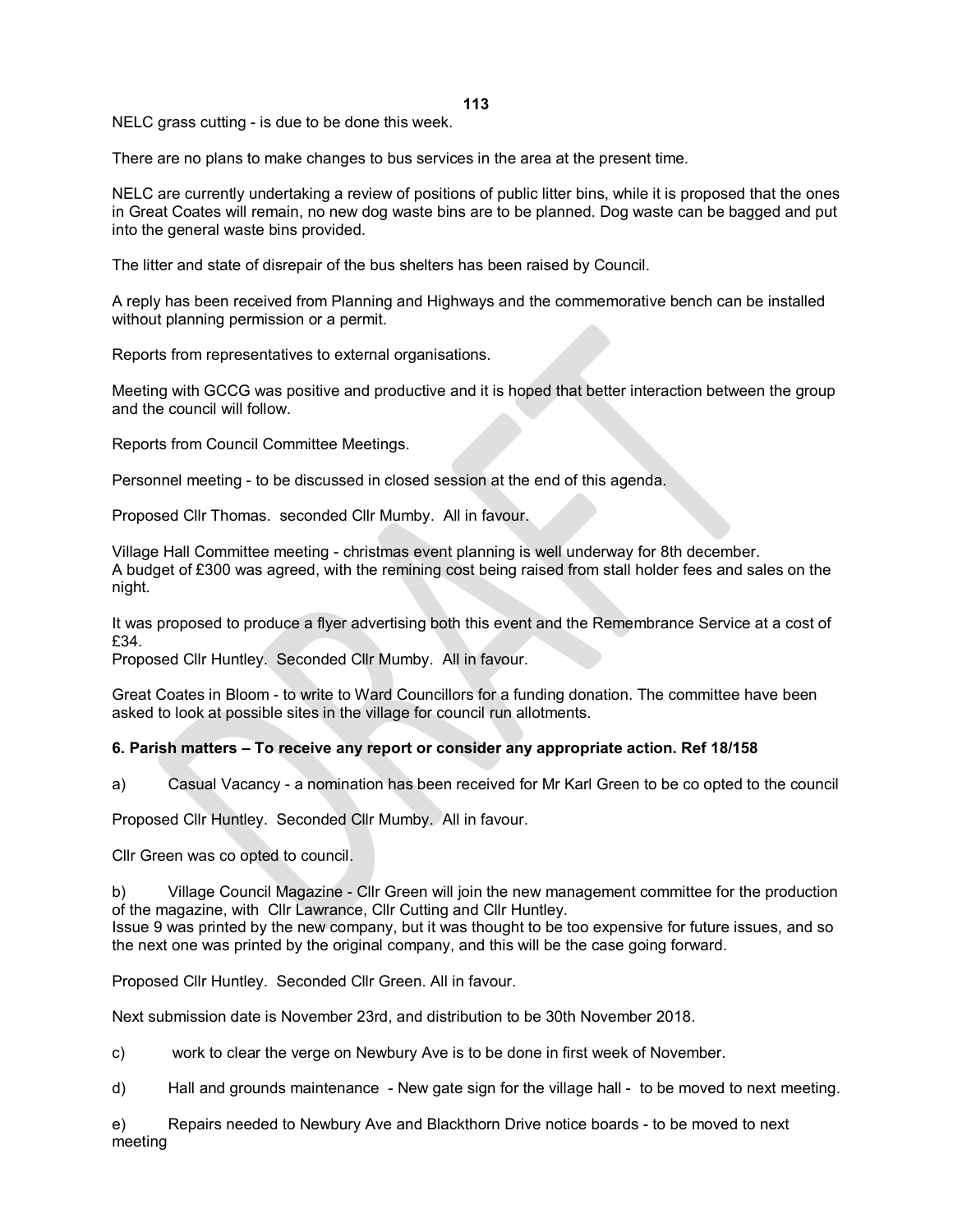It was proposed to put up 2 signs at the hall grounds to remind people to clear up after their dogs. Proposed Cllr Cutting. Seconded Cllr Thomas. All in favour.

g) Cleaning at the hall - the chairs need to be cleaned of paint etc and the caretakers will be asked to do this. A cleaning schedule for the hall is to be drawn up. Tables and chairs should be set out / put away by caretakers.

h) Hall insurance - the rebuild cost is to be clarified with the insurers.

i) Council website - needs proof reading and any incorrect / out of date material removing, policies adding, including review dates of each policy. Cllr Cutting has attended training for managing the new site and further training is to be organised for Cllr Huntley.

It was proposed to delegate the powers for Cllr Cutting, Cllr Green and Cllr Huntley to be able to maintain the website rather than the Clerk.

Proposed Cllr Thomas. Seconded Cllr Mumby. All in favour.

### **7. Clerk's report. Ref 18/159**

The Code of Conduct to all councillors has been circulated to all members and it was proposed to adopt the NE Lincs policy.

Proposed Cllr Thomas. Seconded Cllr Huntley. All in favour.

There are some repairs needed for both mowers, handyman will source quotes for next meeting.

The issue of alterations to Standing Orders and the response from ERNLLCA was discussed and it was proposed to add an Action Report to the published agenda and draft mins.

Proposed Cllr Huntley. Seconded Cllr Cutting. All in favour.

The site of the 2nd de fib for the village - Northern Rail have not yet responded.

It was proposed to alter the financial orders to add a paypal account for the hall booking system.

The email detailing the conditions need to be forefilled for a PW Lone were circulated.

#### **8. Finance report. Ref 18/160**

To approve Schedule of Payments

Resolved to approve as a true record.

Proposed. Cllr Green, seconded, Cllr Cutting. All in favour

The issue of the one hirer with outstanding payments was discussed and it was proposed to move to the Small Claims Court.

Proposed Cllr Huntley. Seconded Cllr Mumby. All in favour.

External audit interim report circulated.

Internal audit report circulated, a new auditor to be appointed next year.

### **9. Planning applications and decisions received. Ref 18/161**

no applications received.

### **10. Items to be considered for next agenda. Ref 18/162**

None given. Meeting ended 9.10pm